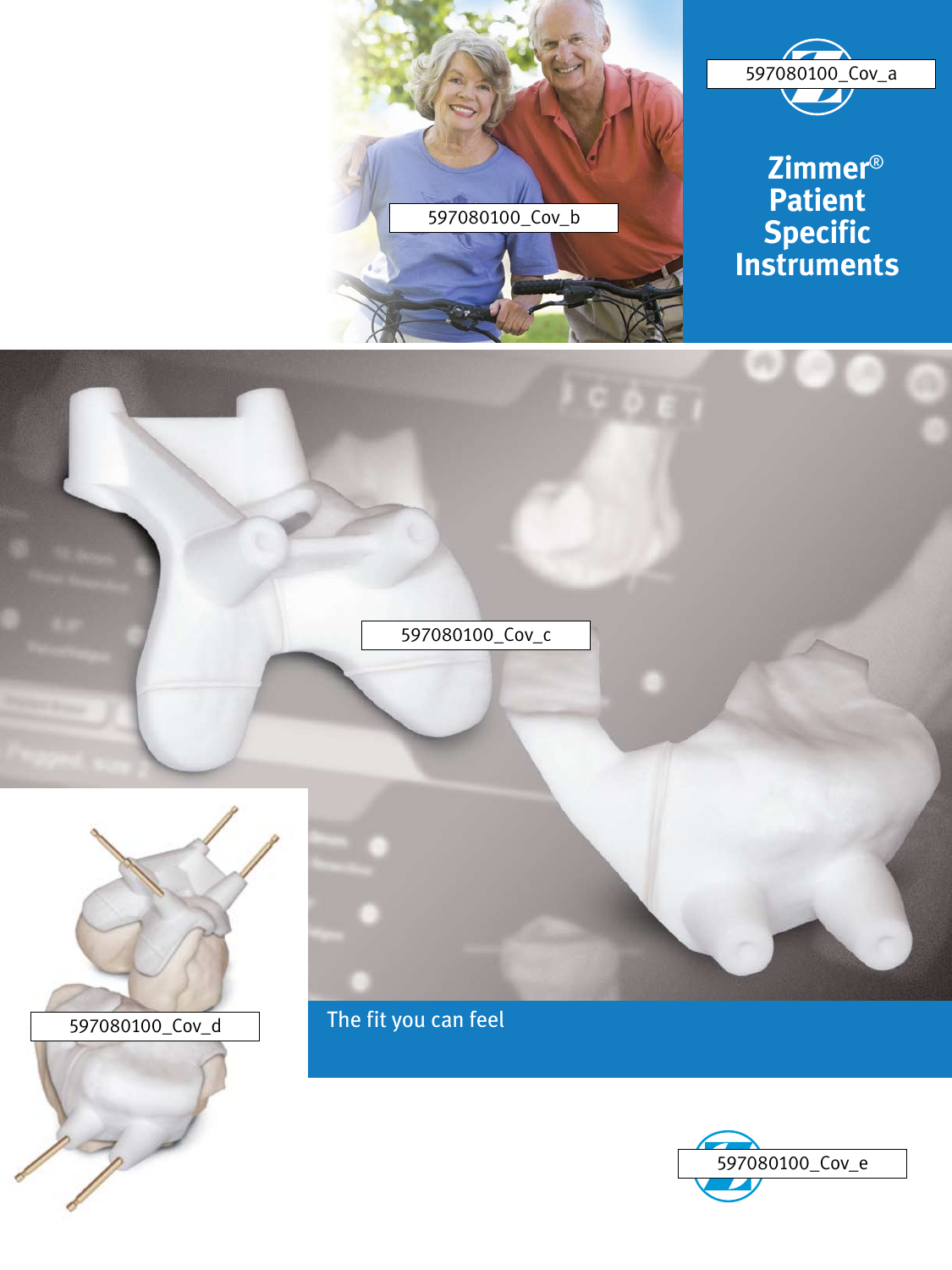# **The fit you can feel**

*Zimmer*® Patient Specific Instruments streamline total knee replacement surgery by ensuring accurate and reproducible guide fixation. Our proprietary stabilizing features enhance guide fixation while ensuring the end surgical result matches your preoperative plan. Based on the patient's MRI, mechanical axis-based pin guides conform precisely to the patient's anatomy. *Zimmer* Patient Specific Instruments simplify the total knee process from start to finish without compromising your surgical decision making, surgical technique, or intraoperative flexibility. *Zimmer* Patient Specific Instruments can give you the fit you can feel.





*3-D modeling from MRI captures true patient anatomy.*

#### **The fit you can feel**

The custom pin guides are designed with position stabilizing features and anatomical reference lines including the transepicondylar, mechanical and AP axis to verify positioning and eliminate variability of placement.

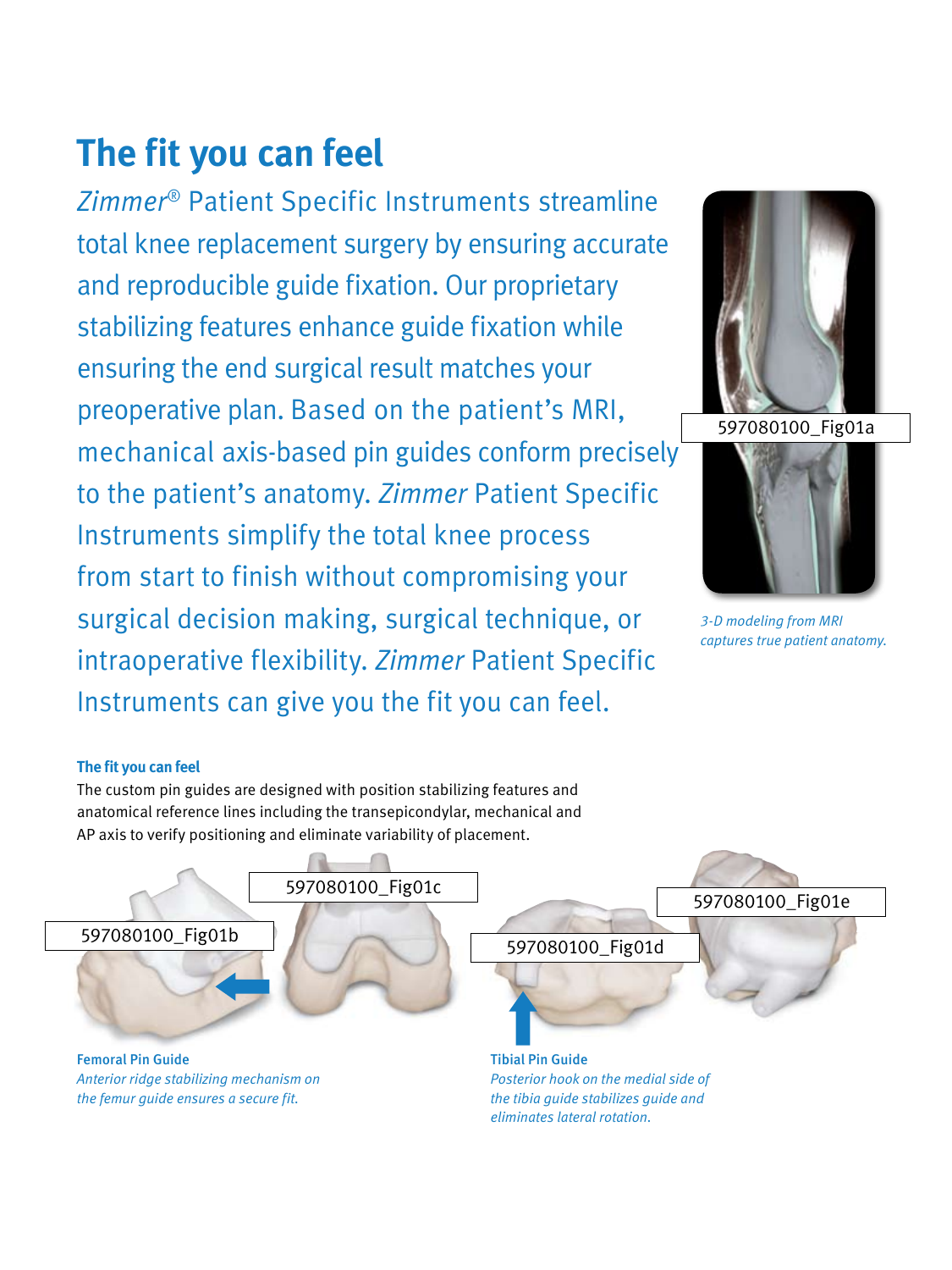

## **Surgeon controlled customization**

The *Zimmer* Patient Specific Instruments Planner is the next generation in surgical planning. Preoperatively, the surgeon can view the patient's anatomy in its purest geometrical form to develop a customized surgical plan for each patient.

Preoperative determinations include:

- *• Varus/Valgus*
- *• Implant Size*
- *• Flexion/Extension*
- *• Resection Depth*

 *• Implant Selection*

- *• Femoral Rotation*
- 
- *• Posterior Slope*



#### **Reduced instrumentation solution**

Through preoperative determinations, *Zimmer* Patient Specific Instruments can facilitate a reduction in conventional instrumentation requirements. Fewer instruments can increase OR efficiencies while reducing inventory and other instrument labor costs.